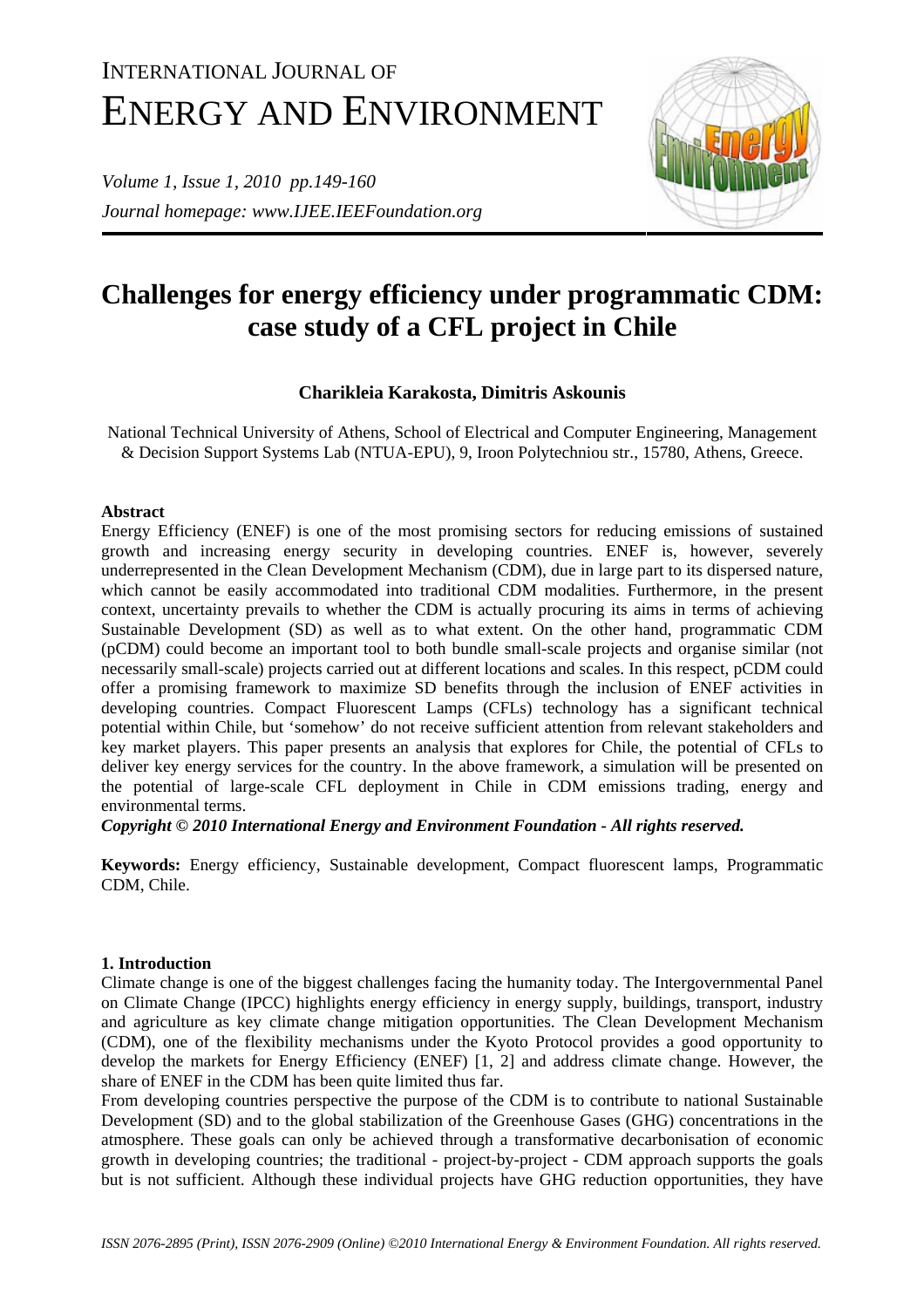little or no impact on the carbon intensity of growth. On the contrary, the CDM must provide the incentive for the transformation of key sectors that have a major potential for GHG reduction.

End-use Energy Efficiency is one of the most promising sectors for reducing emissions of sustained growth [3] and increasing energy security in developing countries. ENEF is, however, severely underrepresented in the CDM [4], due in large part to its dispersed nature, which cannot be easily accommodated into traditional CDM modalities. The first Conference of the Parties Serving as Meeting of the Parties to the Kyoto Protocol (COP/MOP 1) decision to render "project activities under a program of activities" (PoA) eligible for CDM - programmatic CDM (pCDM) - provides an interesting alternative for registering CDM activities that are distributed over space and time [5].

Article 12 of the Kyoto Protocol defines the CDM as a mechanism based on "project activities" [6]. A "project activity" can be an individual investment or action implemented in one clearly delineated geographical location, such as the construction of a wind farm or an efficiency retrofit in a specific industrial plant. This project-by-project approach is a means by which individual projects can be run in the most effective manner. It ensures that they have a clear remit, involve the right people, follow a clearly defined methodology and use appropriate tools and techniques.

However, CDM project activities can also be programmatic, where emission reductions are achieved not by one single investment, but rather by multiple actions executed over time as the result of a government measure or a voluntary program. Thus, a programmatic CDM project activity could for example involve energy efficiency standards for residential construction or an electric utility enacting a Demand Side Management (DSM) program. "Programme" is a widely-used word to describe activities that can vary substantially in terms of who is involved in a programme, what is targeted by the programme, where the programme is implemented, and when it occurs. A programmatic approach is a cross-cutting strategy that can catalyze, support, and sustain a process of regional development. The aim of this approach is to build the capacity of individuals, communities, and institutions to put regional development projects into action.

The concept of programmatic CDM involves the aggregation of a number of relatively small emission reduction activities in developing countries into a larger bundle (or programme), which is then prepared and submitted to the CDM Executive Board (CDM EB) as a single CDM activity with one set of methodologies for baseline determination and monitoring of the project performance. Programmatic CDM offers a promising framework to maximize sustainable development benefits through the inclusion of ENEF activities in developing countries.

Energy efficiency has an important role to play in meeting the energy needs of Chile and the country must strengthen the efficient use of energy as a strategic goal of SD. Chile has several ENEF options with significant GHG emissions abatement potential that are 'waiting' to become financially and economically competitive [7]. Within the open market economy of Chile, it should be noted that private investments are the driving force behind projects in the field of power generation and other sectors. The CDM could also strongly contribute to the country's energy efficiency, especially for heavy industries, such as cement production and copper mining [8].

In particular, the concept of energy efficiency and efficient light bulbs as well as the fact that Compact Fluorescent Lamps (CFLs) are a direct substitute for incandescent light bulbs is widely known in Chile and probably more compared to other sustainable energy technologies [9,10]. However, although the technology and its potential have been widely acknowledged up to date, there has been no large-scale and/or programmatic deployment of CFLs in Chile thus far, despite of its almost obvious benefits [11].

Within the CDM framework, only 6 CFL projects have already been developed in India, Ecuador and Rwanda. Currently, August 2009, 3 CLF projects in India have been registered by the CDM EB [11]. Rigid behavioural consumer patterns and a lack of clear incentives to reduce energy consumption are often key issues that need to be addressed when one wants to deploy CFLs on a large scale as well as other small-scale ENEF options in general [12, 13].

Despite the awareness, institutional preparedness and increased market activity, the CDM is far from delivering its full potential. Observers and analysts have pointed out that thus far, the CDM is having virtually no effect on the decarbonization of national economies, a key factor in developing countries' sustainable development. While many factors are at play with respect to the impact of the CDM on GHG emissions in developing countries, the current project-by-project approach is unlikely to catalyze the profound and lasting changes that are necessary in the overall GHG intensities of developing countries' economies. As policies and measures can have a significant impact on infrastructures and investments, this paper deals with the CDM's ability to scale up to meet global GHG challenges. Particular emphasis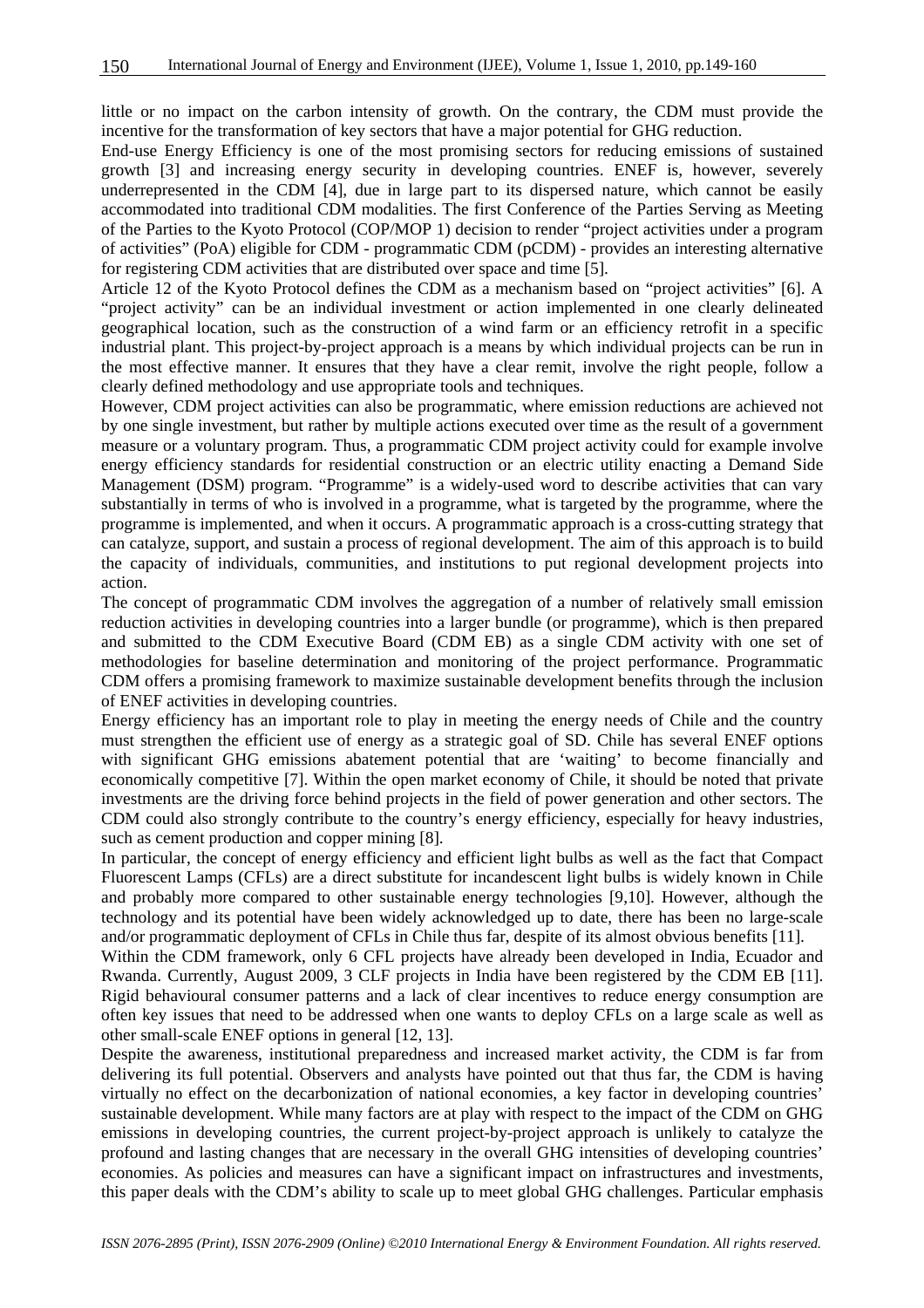is laid on the fact that the traditional project-by-project does not allow more coherent and scalable interventions and is also leaving important mitigation opportunities left out.

In the above framework, the paper presents an analysis that explores for Chile, the potential of CFLs to deliver key energy services for the country. The analysis below is only a first preliminary attempt to establish a well-informed discussion on the feasibility and potential of this particular sustainable energy technology within a given country context, namely Chile. It provides an overview of the fundamental (macro-economic) forces within Chile's economy and will identify some of the blockages and barriers that can be expected when introducing this new technology.

Apart from the introduction, the paper is structured along four sections. A concise analysis of Chile's energy picture, in terms of the current status of the country's energy sector, some key supporting actions for ENEF as well as the country's CDM profile is presented in the second section. The third section assesses and discusses the CFL technology within the country context of Chile. The CFL potential in the country emerges through a simulation in the fourth section. Finally, the last section is the conclusions, which summarizes the main points that have arisen in this paper.

#### **2. Chile's energy profile**

#### *2.1 The energy sector*

Chile consists of thirteen administrative regions (from north to south: I: Tarapaca, II: Antofagasta, III: Atacama, IV: Coquimbo, V: Valparaiso, RM: Region Metropolitana, VI: Libertador General Bernardo O'Higgins, VII: Maule, VIII: Biobio, IX: Araucania, X: Los Lagos, XI: Aisen del General Carlos Ibanez del Campo, XII: Magellanes y Antartica Chilena). The country's main inland border is with Argentina in the East and Peru and Bolivia in the North to Northeast. The population is highly urbanised and primarily lives in the central area/regions in and around the Region Metropolitana. Chile has four interconnected electric systems and several stand-alone power generation units with a total installed capacity of 57.555 GWh in 2006 [14]. The four grids are: The Northern Interconnected System (Sistema Interconectado del Norte Grande - SING, Figure 1), the Central Interconnected System (Sistema Interconectado Central - SIC, Figure 2), the Aysén System (Sistema de Aysén) and the Magallanes System (Sistema de Magallanes).



Figure 1. The northern interconnected system, SING. (Source: CNE 2009 [15])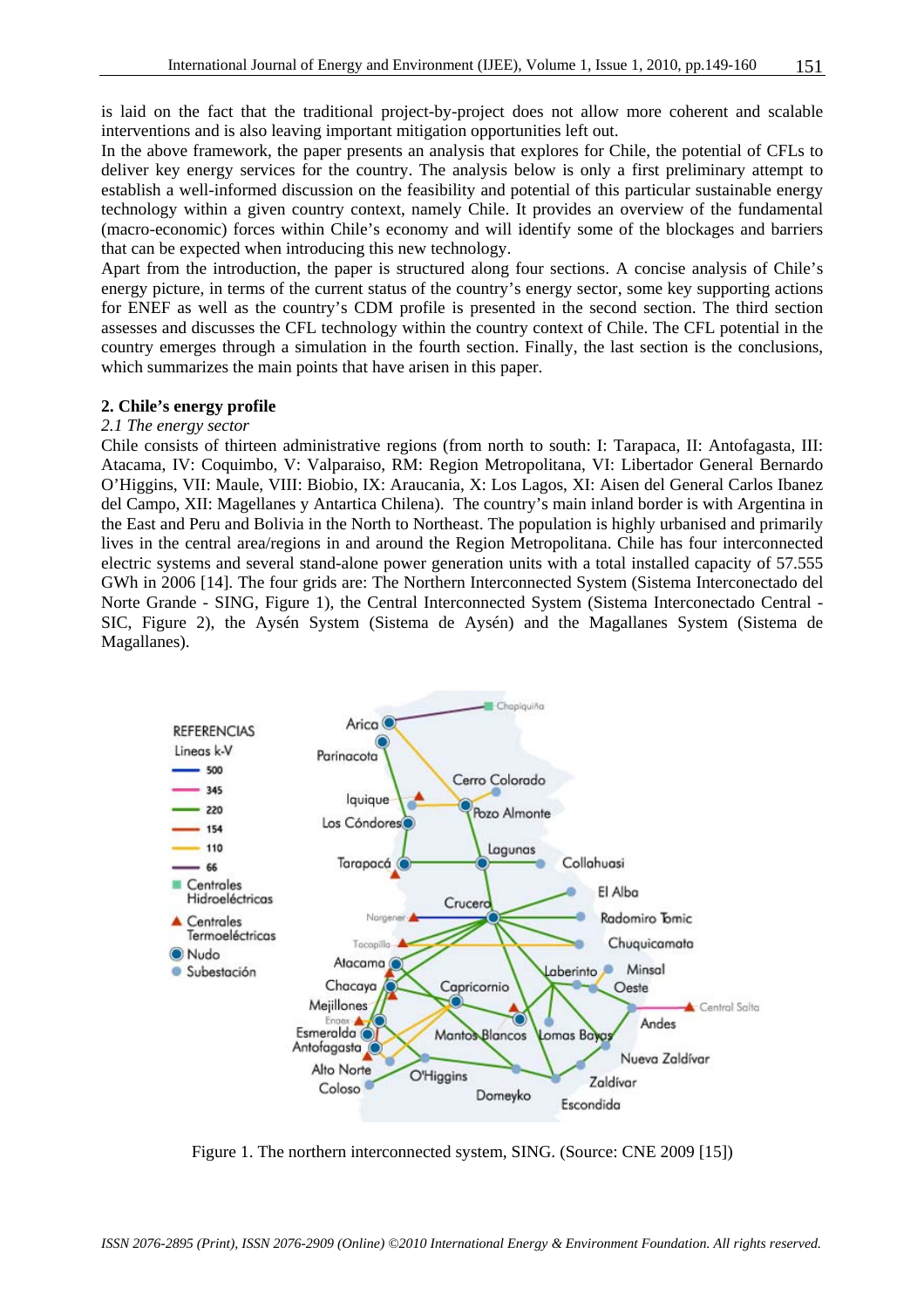

Figure 2. The Central Interconnected System, SIC. (Source: CNE 2009 [15])

The National Energy Commission (Comision Nacional de Energia - CNE) undertakes most of the regulatory functions for the energy sector, including proposing policies and strategies, tariff regulation, setting service standards, supervision of electricity dispatch and setting operational criteria for sector enterprises. It also undertakes indicative planning and may recommend state financing of generation or major transmission projects that are not being pursued by the private sector.

In 2006, about 70% of Chile's electricity was supplied to and consumed within the central area of the country to the SIC power system. This amounted to 40.340 GWh generation in 2006, with a 70/30 division between hydroelectricity and thermal generation [14]. The country's second largest power grid system is SING with 13.236 GWh produced in 2006, which has mainly thermal power generation units installed [14]. Generally, the SING power grid supplies electricity to the mining companies and urban demand and consists of few power generating units with large capacities.

In Figure 3 is illustrated the presentence of  $CO<sub>2</sub>$  emissions per sector in Chile. The transport sector is responsible for most of Chile's  $CO<sub>2</sub>$  emissions (40%), followed by the energy sector (32%) and industrial sector (20%). The residential sector is responsible for 5% of the country's emissions, while the commercial, institutional and agriculture activities are responsible for about 3% [16].



Figure 3. Chile's  $CO_2$  emissions by sector (2006). (Source: OLADE 2007 [16])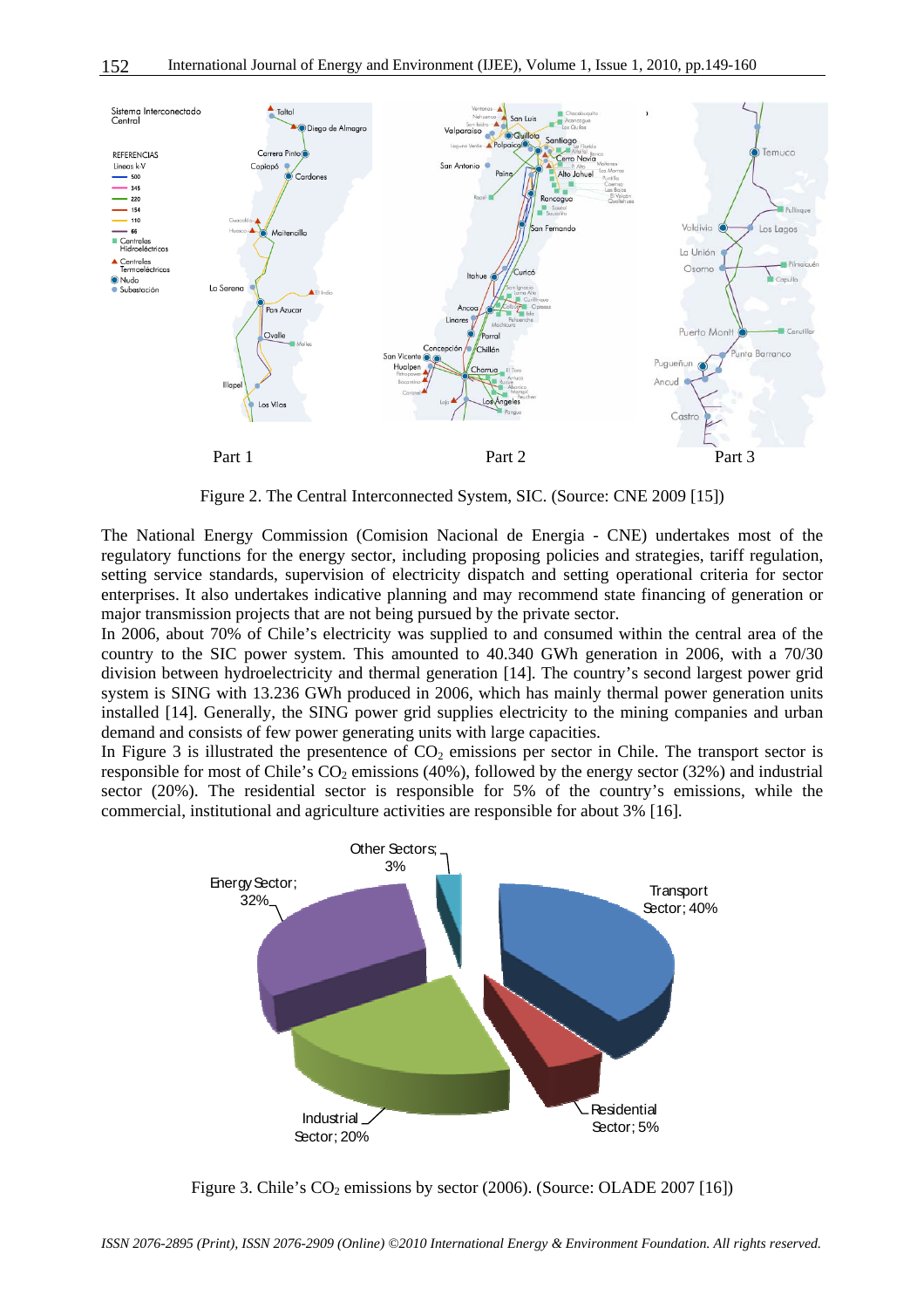One specific feature of the Chilean energy situation is the substantial share of domestically produced hydroelectricity in the country's primary energy mix. In 2006, hydropower had a share of 19% in the energy mix [17]. The share of oil, which is almost fully imported, was 35,3% and natural gas had a share of 24,3%, of which 75% is imported [16]. Firewood (domestic) and coal (mainly imported) made up the remaining shares of 14 and 9,3%, respectively [18]. The overall energy import dependency in Chile is close to 70% [18]. Natural gas is mainly imported from Argentina via several pipeline connections, and oil is sourced from Argentina, Brazil, Angola and Nigeria. Concerns on security of natural gas supplies have recently arisen, due to recent and frequent natural gas supply reductions via pipelines from Argentina, where "between 20% and 50% below contracted daily volumes" [19 - 21] have been supplied.

#### *2.2 Main supporting initiatives for energy efficiency*

In Chile, energy efficiency programmes are coordinated by a small department of the National Energy Commission with a staff of three people. They are mainly focused on evaluations of mining sector activities, standards for the construction sector, and standards for electric appliances.

Several studies have indicated a significant potential for energy efficiency in Chile – between 1,700 MW and 4,100 MW by 2025 [22].

The country has set four lines of action to increase the efficient use of energy:

- To establish the institutional base for energy efficiency;
- To develop adequate knowledge for decision making;
- To promote energy efficiency in all sectors, and
- To regulate the markets, in particular the electric market, to incentivize efficiency.

The Energy Efficiency Country Program - Programa País de Eficiencia Energética, PPEE 2005 - [23] was established to implement these actions in 2005, initially under the Ministry of Economy but since 2008 incorporated within the CNE.

During 2009 an ENEF action plan for the years 2010 to 2020 will be developed [24], detailing the objectives, lines of action, programs, financing options and evaluation tools. To support the plan a series of end use surveys are scheduled with assessors from institutions such as the Lawrence Berkeley National Laboratory. A review of energy efficiency measures also will be undertaken by a group of experts from the Asia Pacific Economic Cooperation (APEC) forum.

At government level a program to improve ENEF in public buildings has been introduced. So far 16 energy audits have been undertaken, and during 2009 another four public buildings will be added to the program.

Among the most important measures that have been introduced is the lighting change-out program [25], which has the target of supplying energy efficient lighting to the most vulnerable 40% of the population. More than one million lights were supplied during 2008 and during 2009 it is planned to supply approximately 2,8 million lights. It is also planned to introduce an incentive scheme for thermal reconditioning of homes, with a target of 10.000 homes in 2009 to 2010.

In the industrial sector the ENEF potential has been estimated between 0,5 % and 2,9 % annually. At the end of 2006 a financial fund for ENEF support was launched [24]. At the regulatory level, the aim has been to introduce incentives for ENEF in the relevant sectors. In the electricity sector a review is prepared involving experts from California and Italy on the regulatory changes that would be required and on the possible decoupling of utility earnings from the supply of energy.

Energy efficiency in Chile is still in an early stage. To date, governmental efforts have concentrated mostly on assessing efficiency potentials, information campaigns and promoting voluntary standards. However, most of the industrial sector and the electricity utilities have yet to incorporate ENEF in their practices.

#### *2.3 CDM status*

Chile has three main governmental institutions that support the development of CDM projects: Comisión Nacional del Medio Ambiente (CONAMA), the National Environmental Commission; Prochile, the agency that promotes external commerce; and Production Promotion Corporation (Corporación de Fomento de la Producción - CORFO), the Economic Development Agency. CONAMA acts as the Designated National Authority (DNA), Prochile as a promoter of CDM projects and CORFO as facilitator by promoting regulations and feasibility studies that create incentives for CDM projects in the renewable energy sector.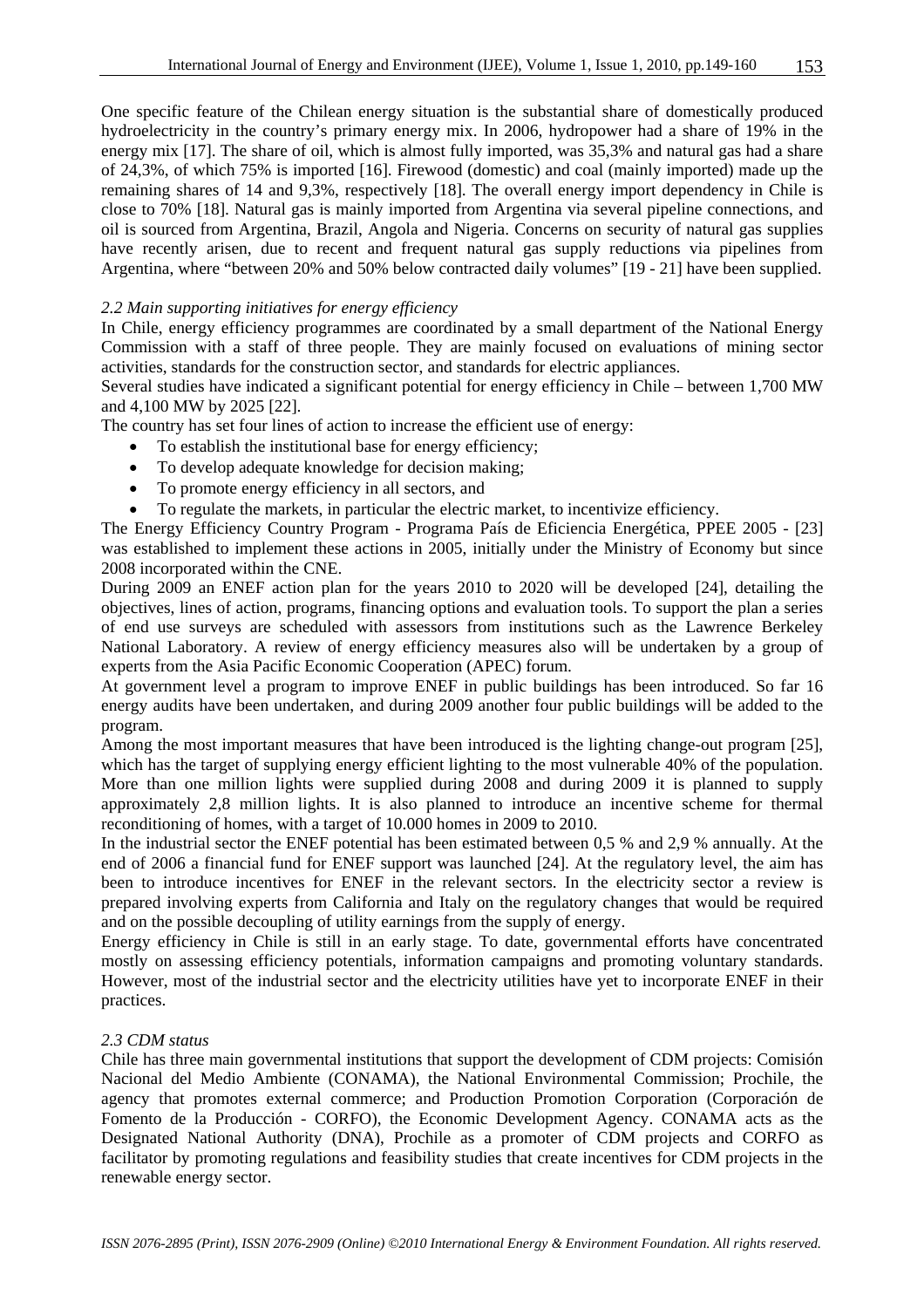The DNA was established in May 2003 at the highest level of CONAMA, the Board of Ministers. As the Board includes 13 ministers and the Executive Director of CONAMA, activities are delegated to a steering committee formed of the Executive Director of CONAMA and representatives of the Ministries of Foreign Affairs and Agriculture, National Energy Commission, National Council for Clean Production and, if needed, a representative of the line Ministry under which a particular project falls. The DNA is only concerned with the sustainability and voluntary character of projects. It does not create additional political institutions or attributions.

Clear sustainable development criteria for CDM projects do not exist in Chile. The main consideration when judging a project is that if it does not have a negative impact on the environment, or can compensate for that impact, it contributes to the country's sustainable development.

CDM projects carried out in Chile need to comply with the country's existing environmental and socioeconomic standards laid down in national legislation. The environmental impact of a CDM project in Chile is assessed by the regional authority in the region where the project will be implemented (regional Commission for the Environment). In case a project involves more than one region, an environmental impact assessment report must be submitted for review and approval to the CONAMA. CONAMA reviews the environmental impact assessment process and declares whether or not a project complies with the applicable national rules and regulations.

CONAMA intends to let CDM projects contribute to the domestic needs and priorities and in particular, security of energy supply [26].

Up to October 2009, 68 CDM projects in Chile have entered the pipeline of projects that are either under validation, or have been registered, (Table 1). In total, should these projects perform as planned in their design documents, it is expected that they will generate 38,9 million Certified Emission Reductions (CERs) by the year 2012 and 99 million CERs by 2020, which can then be transferred to industrialised countries with quantified commitments [11]. Moreover, most of the projects have a lifetime that goes beyond the year 2012 (the end of the Kyoto Protocol commitment period) and will continue generating emission reductions and thus CERs.

| Category                  |          |                | <b>Registered</b> At Validation Correction Requested | <b>Total</b>   |
|---------------------------|----------|----------------|------------------------------------------------------|----------------|
| Afforestation             | $\Omega$ | 1              | 0                                                    | 1              |
| <b>Biomass Energy</b>     | 7        | 6              | 0                                                    | 13             |
| $CO2$ Capture             | $\Omega$ | 1              | $\Omega$                                             |                |
| <b>ENEF Supply Side</b>   | 1        | $\Omega$       | 0                                                    | 1              |
| <b>Fossil Fuel Switch</b> | 1        | $\Omega$       | $\mathbf{\Omega}$                                    | 1              |
| Hydro                     | 8        | 12             |                                                      | 20             |
| Landfill Gas              | 10       | $\overline{7}$ |                                                      | 18             |
| Methane Avoidance         | 6        |                | 0                                                    | $\overline{7}$ |
| $N_2O$                    | 1        | 0              | 0                                                    | 1              |
| Reforestation             | $\Omega$ |                | 0                                                    | 1              |
| Wind                      | 1        | 3              | 0                                                    | 4              |
| <b>Total</b>              | 35       | 32             |                                                      | 68             |

Table 1. CDM projects pipeline for Chile, as per October 2009. (Source: Fenhann 2009 [11])

#### **3. CFL status in Chile**

An Integrated Environmental Strategies (IES) study published by the Catholic University of Chile in December [9], explores the GHG emission reduction and other effects (ambient air pollutants and health benefits) from an assumed climate change policy for Chile in relation to a business-as-usual scenario. In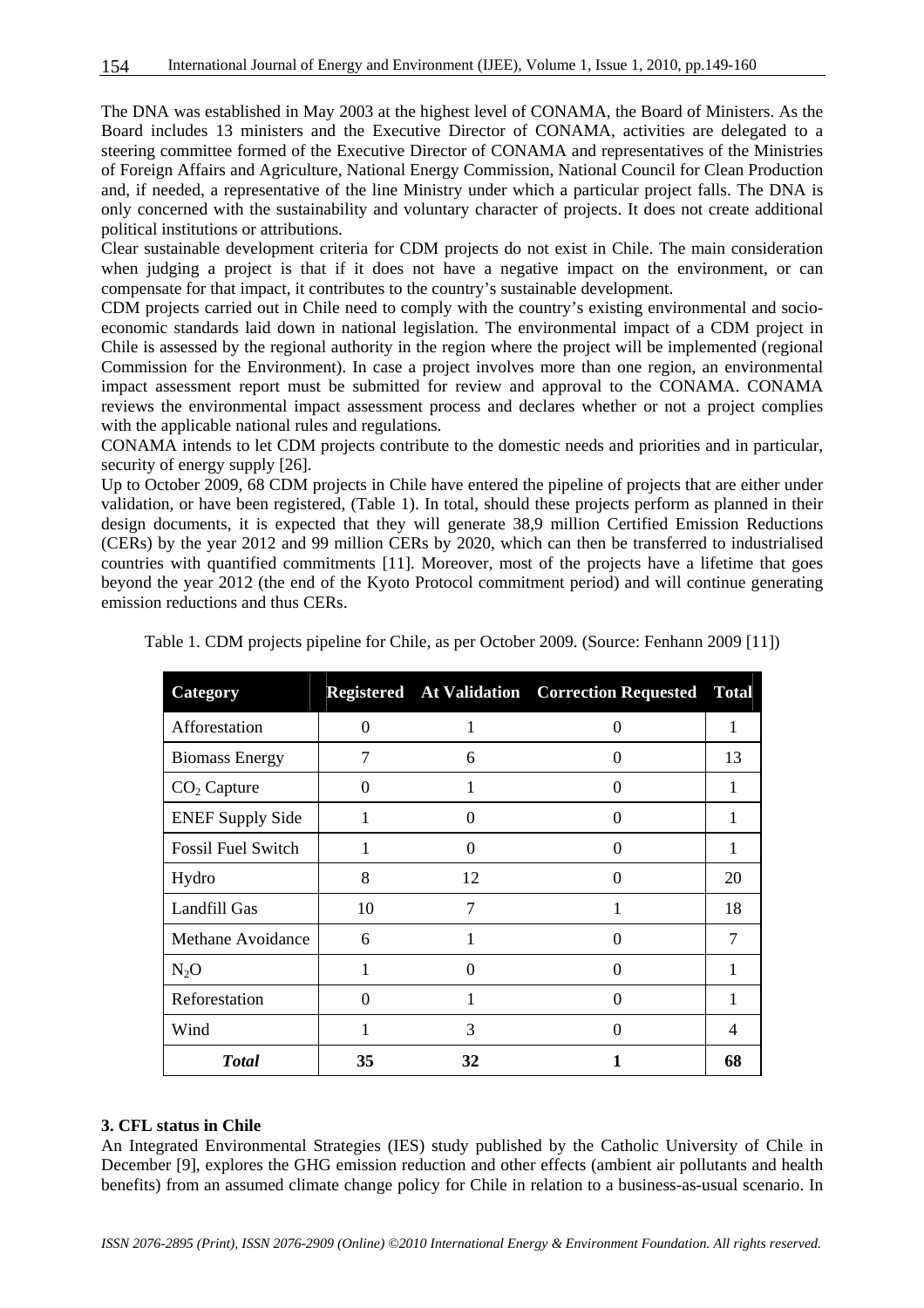addition, it also simulated these effects for a number of technology options, including CFL in Chile. Based on data on the Santiago area, and an assumed baseline based on the dispatch regime of two local power plants, the application of CFL, for which a certain penetration rate was chosen, appeared to have significant benefits in terms of  $CO_2$ ,  $CO$ ,  $SO_2$ ,  $NOx$ ,  $NMHC$ ,  $PM$  and  $PM2.5$  in the order of magnitude of 80% given the assumed baseline, mainly due to electricity savings. Indirect public health (i.e. predominantly due to air quality improvement) benefits were derived from these results. The study also showed that an IES policy approach enables policy makers (from different ministries) to identify the trade-offs of certain policies more easily, and one of the main conclusions was that there is much to be gained in this area in terms of policy integration.

Within Chile's Programa Pais de Eficiencia Energetica [27] two efficient lighting projects have been proposed, the first is on the replacement of inefficient incandescent light bulbs in households (Proyecto de Recambio de Ampolletas) [25] and the second project involves the replacement of inefficient public lighting (Proyecto de Recambio Luminaries Publicas). In 2007, it became clear that the Government of Chile was considering the implementation of these projects as a programme of activities under the CDM based on the distribution of CFL within the country [23]. The basic idea of the project is to distribute two CFLs each to 40% of the lower-income households free of charge. The programme is developed together with the Inter-American Development Bank (IADB).

The programme's contribution to energy savings is estimated to be around 97 GWh per annum and 388 GWh in total during the four-year project duration. The climatic benefits of this programme have not been calculated yet and depend on the specific project design. Assuming a countrywide applicable power grid emission factor of 596 tonnes of  $CO<sub>2</sub>$ -eq per GWh/y (assumed country-wide grid emission factor equal to SIC-grid factor) the estimated GHG emission reduction mounts up to 57,8 ktonnes  $CO<sub>2</sub>$ -eq/y  $(231,25 \text{ ktonnes CO}_2\text{-eq.} \text{ in assumed four year period}).$ 

In order to get a clearer view of what the project design could look like and what kind of impact such a programmatic initiative would generate, a simulation will be presented below on the potential of largescale CFL deployment in Chile in CDM emissions trading, energy and environmental (only GHG emissions) terms. It is important to mention that within the CDM framework, a number of CFL projects have already been developed.

#### **4. CFL potential in Chile: a simulation**

The proposed CDM-CFL projects, which promote ENEF, involve a large amount of CFLs to be distributed to domestic end-users. For instance, the Visakhapatnam CFL project [28] in India involves the distribution of about 870.000 CFLs to approximately 580.000 households, while claiming a GHG emission reduction of 49 ktonnes of  $CO<sub>2</sub>$ -eq annual average during a ten-year crediting period. The project participants aim to distribute 45.000 CFLs in Ghana (Ghana efficient lighting retrofit project 2006) [26] with an annual average estimated GHG emission reduction of 1,1 ktonnes of  $CO<sub>2</sub>$ -eq during a ten-year crediting period. Both projects mentioned calculate their estimated GHG emission reduction based on the applicable grid emission factor. One positive feature of the specific CFLs used in the Ghana project is that they are able to withstand substantial voltage fluctuations, so that they have a significant longer life span than the average conventional incandescent light bulb.

A CFL project at such a scale has never been considered in Latin America, although government programmes and several papers indicate the desirable characteristics of widespread use of CFLs in countries like Chile. In order to make an adequate technology simulation for the impact of the abovementioned CDM-CFL project in Chile it is essential to acquire data and information on the power grid and its emission factor(s).

As Chile has four largely independent power grids (with specific emission factors), it is relatively straightforward to identify where a CFL project will generate the most emission reductions. In the Northern part of the country the grid emission factor is favourable for CFL application, since still a significant share of coal fired power in that area. Together with natural gas the Northern grid, SING is predominantly fossil fuel-based. The central and largest power grid SIC has a large share of hydropower generation supplemented with natural gas and some diesel and coal. Given the seasonal and annual variability of hydropower generation the grid's emission factor can vary significantly, which is a factor that should be taken into account when establishing the baseline emission factor.

The other two Chilean independent power grids are much smaller and are located in significantly less densely populated areas. When considering a countrywide distribution of CFLs this could decrease project economics somewhat in terms of distribution costs and monitoring. However, there are a number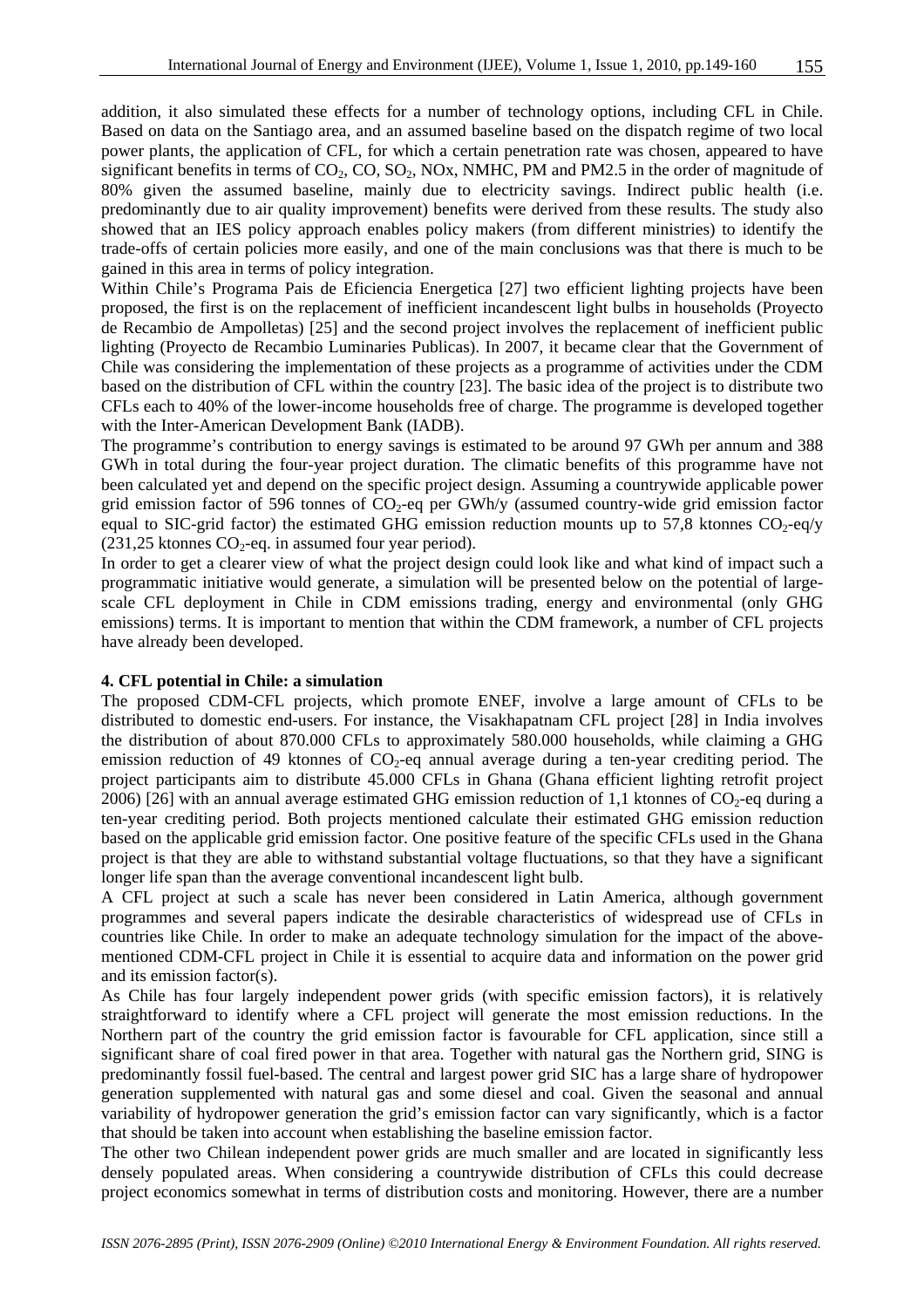of possible additional sustainable development benefits of CFL application, such as ambient air quality improvement (and indoor air quality, especially in cases where liquid or gaseous fuel for lighting in domestic use is replaced by CFLs). Another benefit, mainly for smaller and/or unstable grids that frequently experience significant voltage fluctuations CFL application could also be favourable as CFLs are better able to cope with this issue and thus have a relatively long lifetime.

For the purpose of this analysis, the focus lays on the SING and SIC power grids as they represent about 93% of the total power produced in Chile. Both grids are by far the largest of the country and are located in the most densely populated area of Chile, particularly in the Santiago area. The relevant grid emission factor can be derived from various CDM projects in Chile that take the SIC as the relevant grid. From the documentation of the Hornitos hydropower plant, the combined margin (weighted composite of the build margin and operating margin emission factors) emission factor is taken, which amounts up to 596 tonnes of CO<sub>2</sub>-eq per GWh/y. As currently no CFL project via the CDM is proposed within Chile, it could be assumed a specific number of CFLs being deployed for instance in the Santiago area.

Assuming a programme of activities in CFL distribution in the Santiago area amongst all income groups, it could be derived a crude absolute number of CFLs. As Santiago has about 5 million inhabitants, and assuming an average of 2 people per household and while assuming an average of 3 CFLs per household the theoretical maximum potential for CFL deployment in this geographical area is about 7,5 million CFL<sub>s</sub>.

Additionally, if 20% of this population acquires access to the CFL programme (according to project criteria) an estimated number of 1,5 million CFLs will be distributed. The baseline assumption here is that solely conventional incandescent light bulbs are replaced. With an estimated average number of operating hours of four hours per day and a subsequent project lifetime of ten years the estimated reduction in power consumption in the area is estimated to be about 97,5 GWh per annum (about 65 Watt reduced consumption per CFL per annum (65 W per CFL per annum is taken from relevant PDDs as a default factor for energy savings (CDM-EB 2006 [28])) resulting in an annual GHG emission reduction of approximately (97,5 GWh x 596 tones  $CO_2$ -eq/GWh) 58 ktones  $CO_2$ -eq. per annum (using the approved methodology AMS II.J) (It should be noted that the CDM EB has approved a methodology especially for efficient lighting (AMS.II.J - Demand-side activities for efficient lighting technologies), which specifies default parameters, e.g. 3.5 hours per day (UNFCCC 2009 [4])). During an assumed 10 year crediting period this would yield a total power saving of 975 GWh and 0,58 Mt  $CO<sub>2</sub>$  (Table 2).

The size (i.e. number of CFLs, energy savings) and scope (lower-income households) of this project simulation – in terms of estimated GHG-emission reductions – is comparable to the CDM-CFL project that is currently being developed by the IADB. This would imply that the future CDM-CFL project should involve the distribution of about 1,5 million CFLs in Chile.

These savings are significant and could be rolled out across the country and not just in Santiago so that the potential in avoidance of coal-fired power generation and the environmental implications including GHG reductions would be significant. The development of a market for CFLs could be stimulated by the proposed CDM project.

#### **5. Conclusion**

To sum up, Compact Fluorescent Lamps constitute very promising alternative in order to deliver key energy services for the country of Chile. Despite, however, their significant technical potential within Chile, CFL technology lack the expected development, mainly due gaps in stakeholders' awareness of the specific technologies as well as in domestic Research and Development (R&D) and/or public, private investment.

On the whole, stakeholders and key market players in Chile consider CFLs to be generally a high priority technology and that it could play a very important role in contributing to the country's SD. Though, there has been no large-scale and/or programmatic deployment of CFLs in Chile so far.

The analysis presented made it obvious that the deployment of CFLs can result in significant energy savings across the country and consequently in the avoidance of coal-fired power generation. In addition, the environmental implications including GHG reductions would be significant. Most often, the key issues that lead to no large scale deployment of CFLs and have to be addressed consist of rigid behavioural consumer patterns and lack of clear incentives to reduce energy consumption.

Finally, it should also be mentioned that in Chile coal has recently been discovered and the large utilities are planning to move to coal technology and not necessarily clean-coal technology, as costs will be a major factor in their investment decisions. There is therefore little time left before lock-in to a high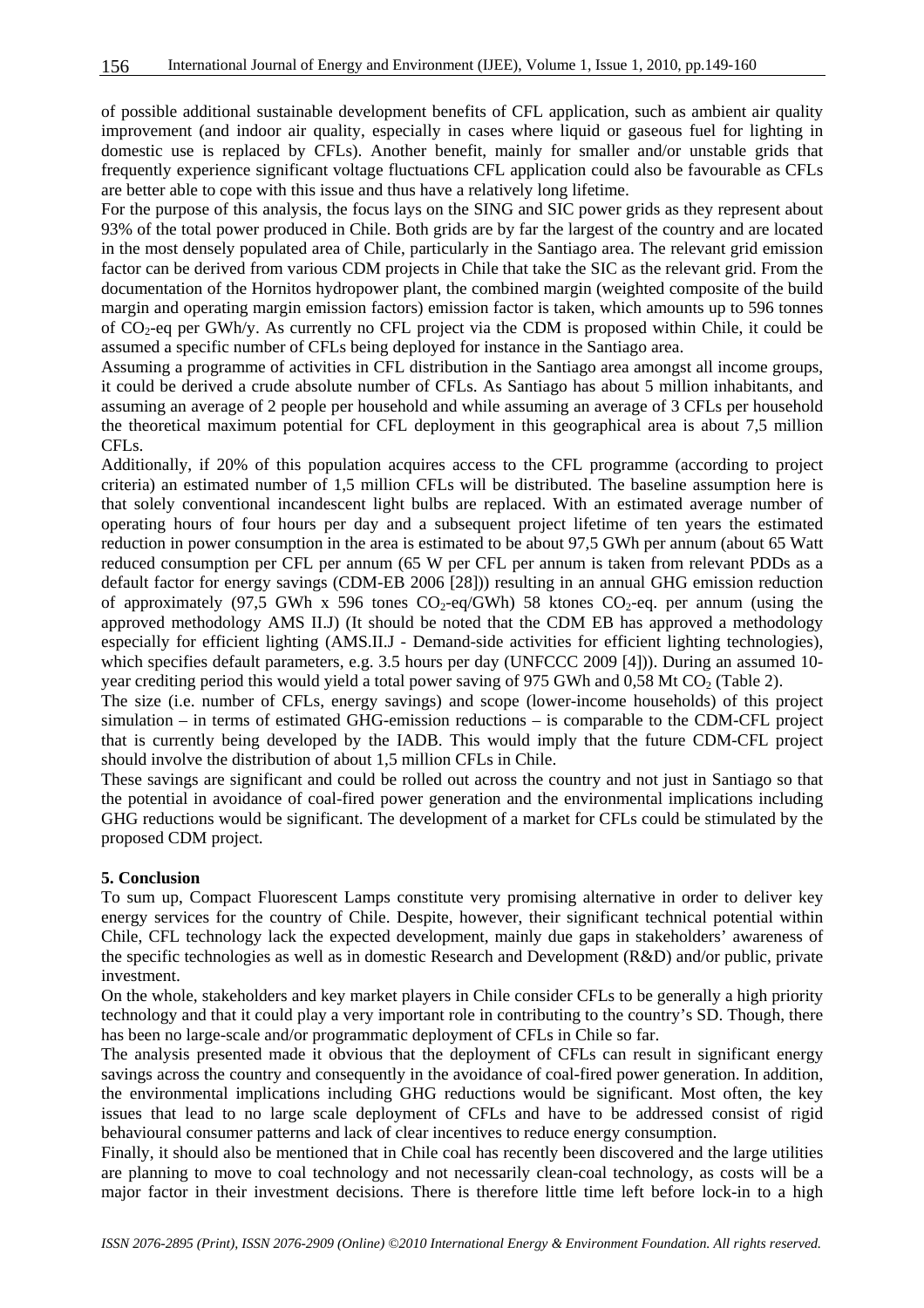carbon future for Chile. In addition, the lack of confidence in the practicality and affordability of low carbon technologies in the country context and in the necessary timescales presents a major barrier for a low carbon future.

#### Table 2. CFL pCDM project simulation

| <b>CFL</b> pCDM Project                                          |                                                                                           |                               |  |  |
|------------------------------------------------------------------|-------------------------------------------------------------------------------------------|-------------------------------|--|--|
| <b>Sector:</b> Energy Efficiency                                 |                                                                                           |                               |  |  |
| <b>Type of Project:</b> Demand-side Energy Efficiency Programmes |                                                                                           |                               |  |  |
| <b>Implementation Area:</b> Chile, Santiago                      |                                                                                           |                               |  |  |
| <b>Population:</b> 5 million                                     |                                                                                           |                               |  |  |
| <b>Assumptions</b>                                               |                                                                                           |                               |  |  |
|                                                                  | $\checkmark$ 2 people per household;                                                      |                               |  |  |
|                                                                  | $\checkmark$ 3 CFLs per household;                                                        |                               |  |  |
|                                                                  | $\checkmark$ 20% of population $\Rightarrow$ access to the CFL distribution<br>programme; |                               |  |  |
|                                                                  | $\checkmark$ Average Operation: 4 hour per day;                                           |                               |  |  |
|                                                                  | Project's lifetime: 10 years;                                                             |                               |  |  |
|                                                                  | Crediting Period: 10 years.                                                               |                               |  |  |
| <b>Results</b>                                                   |                                                                                           |                               |  |  |
| <b>Energy Consumption Reduction Achieved per year</b>            |                                                                                           | 7,5 GWh                       |  |  |
| <b>Emission Reduction Achieved per year</b>                      |                                                                                           | 58 kt $CO_2$ -eq              |  |  |
| <b>Total Energy Consumption Reduction Achieved</b>               |                                                                                           | 975 GWh                       |  |  |
| <b>Total Emission Reductions Achieved</b>                        |                                                                                           | $0,58$ Mt CO <sub>2</sub> -eq |  |  |

#### **Acknowledgement**

This paper is based on research conducted within the "ENTTRANS: The potential of transferring and implementing sustainable energy technologies through the Clean Development Mechanism of the Kyoto Protocol" FP6 project, funded by the European Commission (EC-DG Research FP6). The ENTTRANS consortium is consisted of 10 organizations from eight different countries, including the Cambio Climático y Desarollo Consultores (CC&D) - Chile. The authors would like to acknowledge the support from the EC. Furthermore, the authors wish to thank the valuable suggestions and comments made by the project partners in Chile and especially Dr. Eduardo Sanhueza Flores (CC&D, Chile), as well as Dr. Haris Doukas (NTUA, Greece), whose helpful remarks and fruitful observations were invaluable for the development of this work. The content of the paper is the sole responsibility of its authors and does not necessary reflect the views of the EC. In addition, Mrs. Charikleia Karakosta wishes to acknowledge with gratitude the Alexander S. Onassis Public Benefit Foundation for supporting her PhD research.

#### **References**

- [1] Doukas H., Nychtis C., Psarras, J. Assessing Energy Saving Measures in Buildings through an Intelligent Decision Support Model. Building and Environment, 2009, 44(2), 290-298.
- [2] Karakosta C., Doukas H., Psarras, J. Sustainable Energy Technologies in Israel under the CDM: Needs and Prospects. Renewable Energy, 2009, 34(5), 1399-1406.
- [3] Doukas H., Papadopoulou A., Psarras J., Ragwitz M., Schlomann B. Sustainable Reference Methodology for Energy End-Use Efficiency Data in the EU. Renewable and Sustainable Energy Reviews, 2008, 12(8), 2159-2176.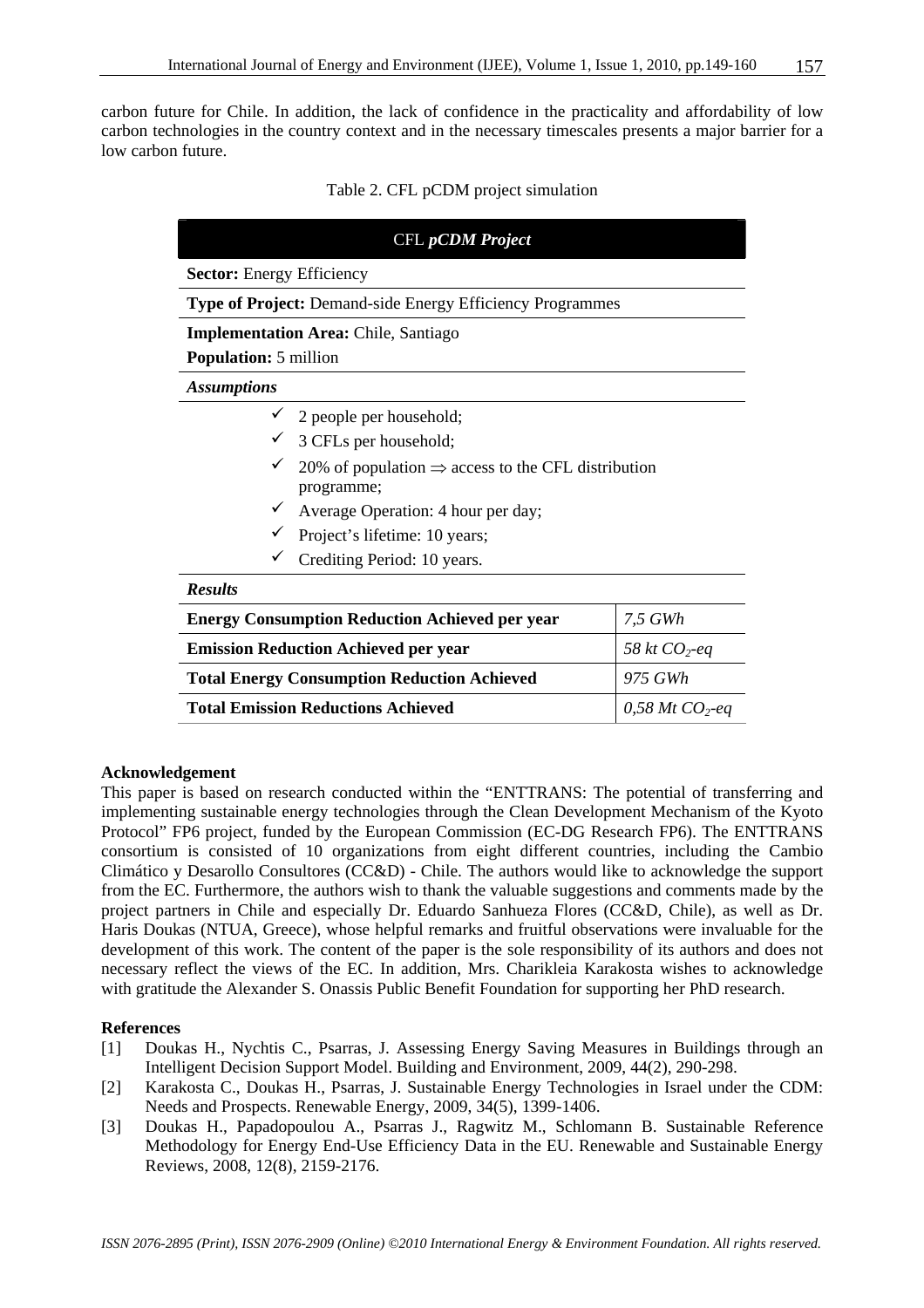- [4] UNFCCC United Nations Framework Convention on Climate Change. CDM-Home: Project Activities. Available at: http://unfccc.int/ [accessed 10 August, 2009].
- [5] UNFCCC United Nations Framework Convention on Climate Change. Report of the Executive Board of the Clean Development Mechanism and Election of Members of the Executive Board, Draft decision-/CMP.1, Further Guidance Relating to the Clean Development Mechanism, FCCC/KP/CMP/2005/L.7. Montreal, Canada: United Nations, 2005.
- [6] UNFCCC United Nations Framework Convention on Climate Change. Kyoto Protocol to the United Nations Framework Convention on Climate Change. Montreal, Canada: United Nations, 1998.
- [7] Government of Chile. First National Communication Chile. Santiago, Chile: National Environmental Commission. Available at: www.unfccc.int , 2000.
- [8] APERC Asia Pacific Energy Research Centre. Energy Efficiency Programmes in Developing and Transitional APEC Economies. Japan: Institute of Energy Economics, APERC, 2003.
- [9] O' Ryan and Febré Ingenieros Consultores. Global and Local Environmental and Energy Security Benefits of the Development of the Renewable Energy Sector in Chile. Santiago, Chile: Integrated Environmental Strategies (IES), 2006.
- [10] SERNAC Servicio Nacional del Consumidor. Analisis Comparativo del Desempeno Energético de Ampolletas Residenciales Incandescentes y Fluorescentes Compactas. Santiago - Chile: Desempeno Energético de ampolletas Residenciales, Departamento de Estudios, SERNAC, 2005.
- [11] Fenhann J.CDM Pipeline Overview. UNEP Risoe Centre, Capacity Development for the Clean Development Mechanism (CD4CDM). Available from: http://www.cd4cdm.org [accessed 1st October, 2009.
- [12] Doukas H., Patlitzianas K. D., Iatropoulos K., Psarras, J. Intelligent Building Energy Management System Using Rule Sets. Building and Environment, 2007, 42(10), 3562-3569.
- [13] JIN Foundation Joint Implementation Network. ENTTRANS, Synthesis report on technology descriptions 'Sustainable, Low Carbon Technologies for Potential Use under the CDM', Deliverable 5&6. Paterswolde, FP-6, the Netherlands, 2008.
- [14] CNE Comision Nacional de Energia, National Energy Commission. Chile's Energy Security Policy. Santiago, Chile: CNE, 2007.
- [15] CNE Comision Nacional de Energia, National Energy Commission. Mapa de Recursos, Mapa Sector Electico. Santiago, Chile: CNE, 2009.
- [16] OLADE Latin America Energy Organization. Energy Statistics Report 2006. Quito, Ecuador: OLADE, 2007.
- [17] OLADE Latin America Energy Organization. Energy in Figures 2006, Version No18. Quito, Ecuador: Energy Economic Information (SIEE), System Energy Statistics, OLADE, 2007.
- [18] Sanhueza J.E. Stakeholder Assessment: Chile. ENTTRANS Mid-Term Assessment Meeting. EC-DG Research FP6, 6 December 2006, Athens, Greece, 2006.
- [19] Banco Central de Chile. Indicadores de Comercio Exterior-Cuarto Trimester de 2005: Santiago, Chile. Banco Central de Chile, February 2006, pp. 277 2006a.
- [20] Banco Central de Chile. Sintesis Estadistica de Chile 2001-2005: Santiago, Chile. Banco Central de Chile, September 2006, pp. 54, 2006b.
- [21] EIA U.S. Energy Information Administration. Chile-Country Analysis Brief. Washington, D.C. U.S. Administration, September, 2006, pp. 11.
- [22] INAP Instituto de Asuntos Publicos, University of Chile. Energy Studies and Investigations Program, Programa de Estudios e Investigaciones en Energia, PRIEN. Santiago, Chile: INAP, 2008.
- [23] Government of Chile, Ministry of Economy. Energy Efficiency Country Program, Programa Pa?s de Eficiencia Energética, PPEE 2006-2007. Santiago, Chile: National Energy Commission, Comision Nacional de Energia – CNE, 2008.
- [24] Tokman, M. Politica Energética: Nuevos Lineamientos, Transformando la Crisis Energética en una Oportunidad. Santiago, Chile: National Energy Commission, Comision Nacional de Energia – CNE, 2008.
- [25] CNE Comision Nacional de Energia, National Energy Commission. Programa Nacional de Recambio de Ampolletas. Santiago, Chile: CNE, 2008.